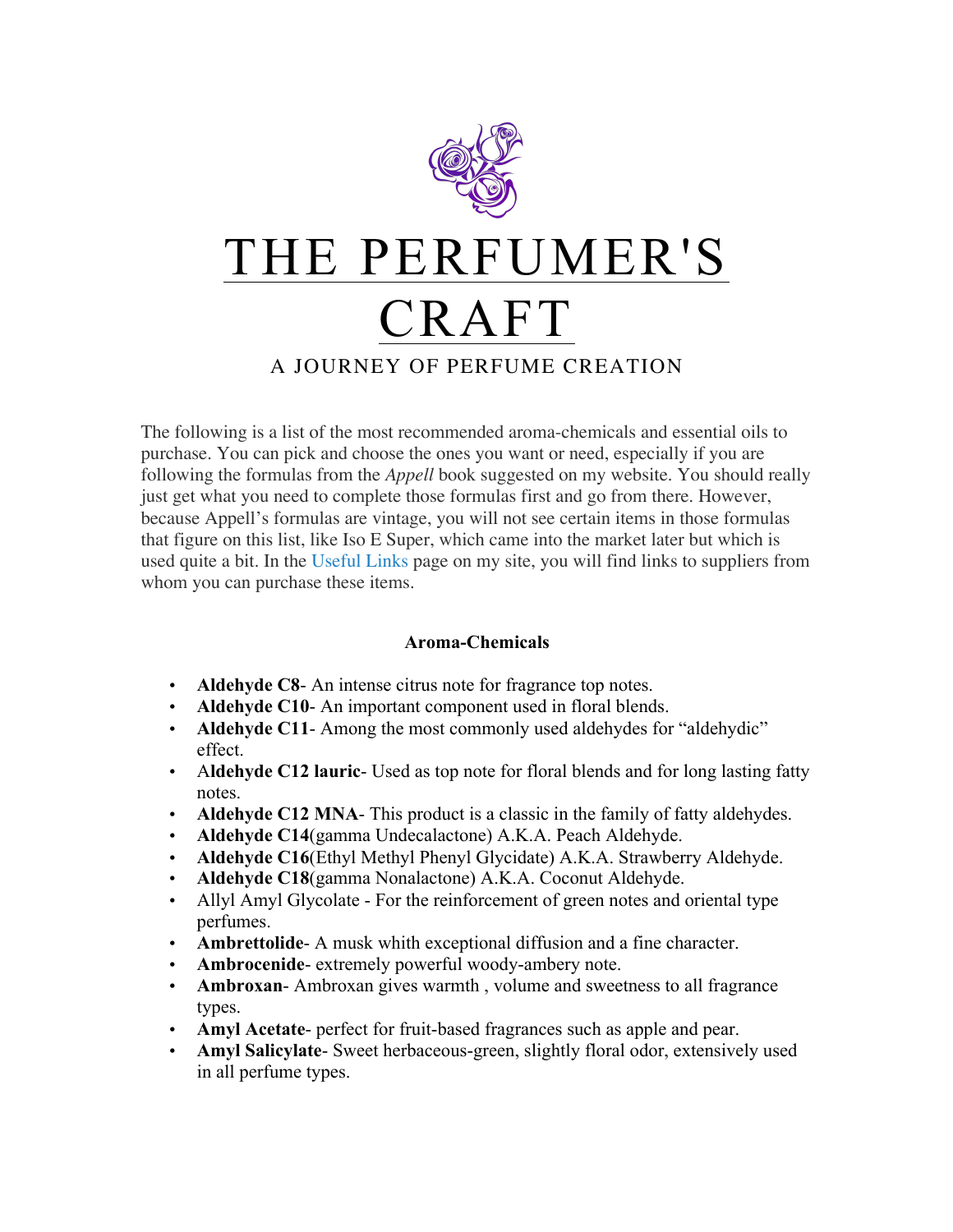- **Anisaldehyde** Main component for numerous floral accords like lilac, hawthorn, and honeysuckle.
- **Aurantiol** extensively used in a large variety of floral notes such as orangeblossom, linden-blossom and tuberose.
- **Benzaldehyde** Not easily found, Bitter Almond can be used instead. It is used in perfumery for special top note effects, and as a trace component in certain floral compositions.
- **Benzyl Acetate** the largest component in Jasmin and Gardenia fragrances, and it enters in a multitude of other floral fragrance types in smaller proportions.
- **Benzyl Salicylate** Widely used as a blender in perfumery, and generally as a mild, floral background with an effect not unlike that of Ylang-Ylang.
- **Calone** Commonly used in modern perfumery as a marine/aquatic note.
- **Cashmeran** Useful in creating spicy carnation florals, amber musk notes, orientals and wood accords.
- **Castoreum**(or Replacement) warm, animal, leather-like notes of natural castoreum and is a highly interesting note for use in chypre, tobacco, leather and fougère types.
- **Cedramber** Has a bright quality between amber and patchouli.
- **Cinnamic Aldehyde** Strong sweet, balsamic, cinnamon bark scent.
- **Cinnamyl Alcohol** Used to add a spicy sweetness to the heart of a fragrance.
- **Cis Jasmone** widely used in the creations of high quality florals like jasmine and tuberose
- **Cis-3-Hexenol** used in refreshing top notes in delicate floral fragrance types, such as Muguet and Lilac
- **Cis-3-Hexenyl Acetate** Adds natural freshness to delicate florals
- **Citral** very useful for fresh, citrus-like notes.
- **Citronellol** Indispensable, powerful, long lasting rosy fragrance material.
- **Civet**(or Replacement) adds soft velvet, animalic and musk qualities to many perfume bouquets.
- **Coumarin** extensively used in perfumery to support herbaceous odors, Lavender, Lavandin, Rosemary, Citrus oils, Oakmoss, etc., and as a fixative in numerous types of fragrances.
- **Cyclamen Aldehyde** A favorite of mine, extensively used in perfumery for floral effects and fresh-green-floral top notes.
- **Damascone alpha** natural, diffusive, fruity, floral, not as pronounced rosy as damascenone or beta-damascone.
- **Damascone beta** My favorite of the Damascones, gives a very distinctive character to any perfume. It is particularly valuable in rose but has also interesting effects in florals, woody, herbal, aldehydic and fruity perfumes.
- **Damascone delta** A diffusive Rose note similar to alpha-damascone, but with a more striking metallic, fruity nuance.
- **Dihydromyrcenol** A 90's perfume staple, imparts a powerful, fresh lime-like, citrusy-floral and sweet odor with little or no terpenic undertones. When you first smell this, you will immediately recognize the scent.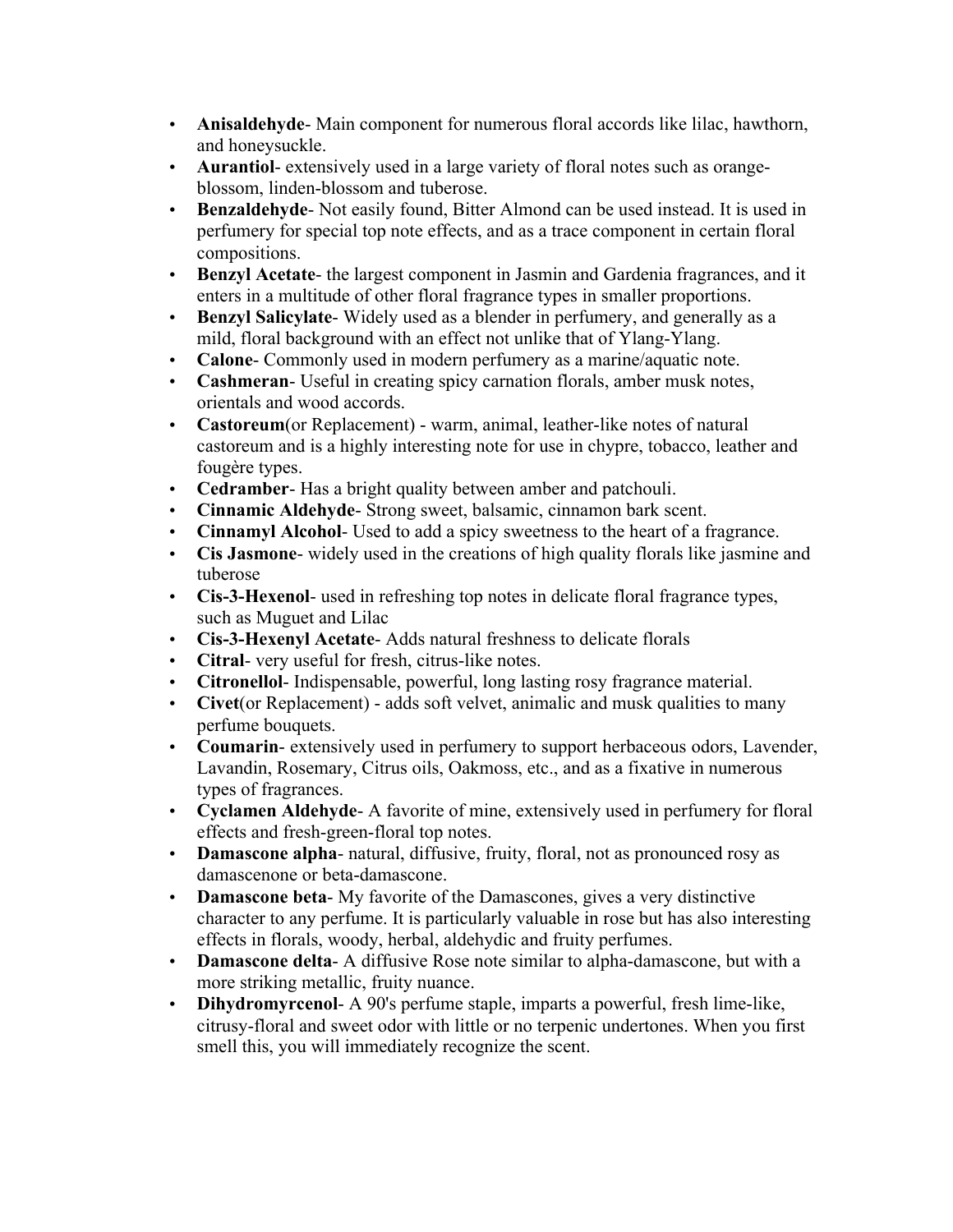- **Dimetol** has a fresh natural character, which is very useful in citrus, lavender, floral, woody and tobacco compositions. It can be used to great advantage for blending woody spicy accords with cologne notes.
- **Ebanol** has a very rich, natural sandalwood odor. It is powerful and intense, bringing volume and elegance to woody accords and a diffusive sandalwood effect to compositions.
- **Ethyl Butyrate** used in minute traces in perfume compositions for its warmfruity effect in Rose and other floral bases.
- **Ethyl Linalool** used for floral bouquets and white flowers and instead of Linalool. This alcohol has been suggested for use in perfume compositions as a modifier for LinaIool with certain advantages over that material.
- **Ethyl Maltol** a very powerful ingredient normally used at high dilution for sweetening blends or in conjunction with vanilla notes to create a rich scent.
- **Ethyl Vanillin** used when the character and sweetness of vanilla is desired, without adding complexity to the blend.
- **Ethylene Brassylate** A highly tenacious musk. Powdery, sweet, floral and ambrette-like, with woody, spicy and vanilla nuances.
- **Eugenol** Strong, sweet Cloves scent, extensively used in perfume compositions, conventionally in Carnation.
- **Exaltolide** A Musk with an elegant, pleasant, sweet animal, musky note.
- **Farnesol** Superior blender and harmonizer of floral notes. It gives delicate, fresh, green muguet note.
- **Fixateur 505** An Ambery scent, with Ambergris, old wood, woody, animalic notes.
- **Floralozone** An Ozonic element with a powerful, clean, green, fresh air note reminiscent of ocean breezes.
- **Florhydral** very floral, fresh, trendy, natural odour. Its great intensity and pleasant quality make it useful in all areas of perfumery.
- **Galaxolide** One of the most commonly used Musks. It has a strong, diffusive, sweet floral, musk, clean scent.
- **Geraniol** used generally as a sweet floral material of outstanding versatility. A major part of most artificial Ylang Ylang bases, often included in creations of Peony, Sweet Pea, Magnolia, etc. etc. Used in the making of Rose based perfumes.
- **Geranyl Acetate** Used to modify and sweeten Rose, Geranium, Lavender and citrus fragrances. Widely used in floral, fruity, herbaceous, and citrus fragrances.
- **Hedione** Due to its versatility, it is almost hard to find a perfume that does not have this material in it. It develops a beautiful natural smoothness and radiance in a wide range of perfume types is an indispensable material for the perfumer. Besides its use in jasmine and its family of florals, it gives original effects in virtually all fragrance types.
- **Helional** A green-floral element, with a sweet, hay-like scent imbued with top notes of ozone.
- **Heliotropin** Widely used in perfumery. Used in powdery accords, but also in florals, like muguet, carnation, and lilac. Give softness and creaminess.
- **Hexyl Cinnamic Aldehyde** An extremely useful aldehyde for the production of floral fragrances, especially jasmine.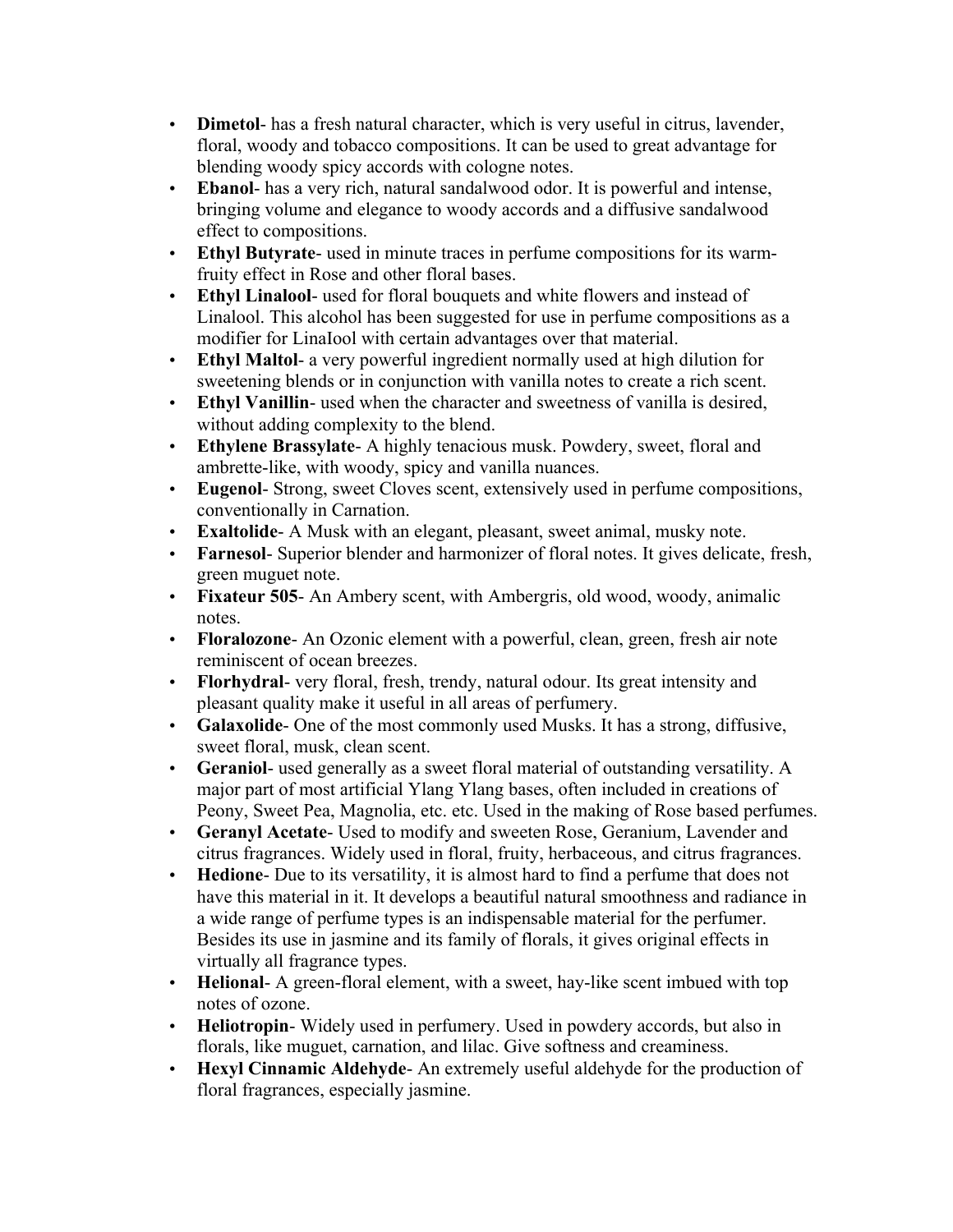- **Hydroxycitronellal** Used almost in any floral accord, but mainly in muguet and lilac.
- **Indole** An organic compound occurring in some flower oils, such as jasmine and orange blossom. Smells almost nasty on its own, but beautiful in a fragrance.
- **Ionone Alpha** Lends a violet/berry note to fragrances, often used in rose bases. Recognised as the most floral and violet of the ionones it is nevertheless used in a surprisingly wide range of perfumes.
- **Ionone Beta** has a particularly intense freesia character, indispensable in violet compositions, and is used in all areas of perfumery.
- **Iso Bornyl Acetate** Used for fragrance formula of soaps, bath, cleaning and other household products as well as masculine fragrances due to its Pine Needle, Wood scent.
- **IsoEugenol** a widely used perfumery ingredient in carnation, spicy and other floral fragrances.
- **Iso E Super** Used to impart fullness and subtle strength to fragrances. A superb floralizer found in the majority of newer fine fragrances.
- **Kephalis** very versatile material, used as a long lasting heart/base note with a rich, warm, Woody, Ambery, Tobacco scent.
- **Lilial**-used in a wide variety of compositions, recommended for floral notes such as muguet, linden-blossom and cyclamen. One of a range of synthetics used to recreate the scent of the Lily of the Valley (muguet).
- **Limonene D** used extensively in perfume compositions as a refreshing top-note. It gives lift without giving a true Orange character, and it can therefore be used in a multitude of fragrance types, including floral types from Jasmin to Lavender "bouquets", and in Pine, aldehydic, woody, fruity or green odors.
- **Linalool** One of the most utilized aroma-chemicals, extensively in perfume compositions of almost all types. A floral material, and originally a Lily-of-the Valley ingredient, it is now used in countless floral types, and in Oriental, Ambre, aldehydic, herbaceous and many other fragrance types. Purchase the *natural* version if possible.
- **Linalyl Acetate** a lighter, fresher alternative to *Linalool*, present in a large range of herbs, flowers and essential oils, and forming a significant proportion of Lavender oil. It is used for adding a fresh top-note to a fragrance.
- **Mandarin Aldehyde** A uniquely long-lasting citrus mandarin note with superior diffusion that is versatile in a wide range of fragrance types.
- **Melonal** offers a powerful and unique note. It is effective in all types of fragrances and is invaluable in the creation of natural smelling marine and fruitymelon notes. Can lend a fresh melon note to the top or middle of fragrances.
- **Methyl Anthranilate** extensively used in many types of floral blends such as neroli and orange blossom, as well as in exotic compositions, gardenia, tuberose and jasmine. Methyl Anthranilate imparts warmth, volume and sweetness and is used in all types of perfumery.
- **Methyl Benzoate** This ester is widely used in perfume compositions and floral bases.
- **Methyl Ionone** It is used quite extensively in perfume compositions as a blender/modifier, and background note in floral or Floral and Oriental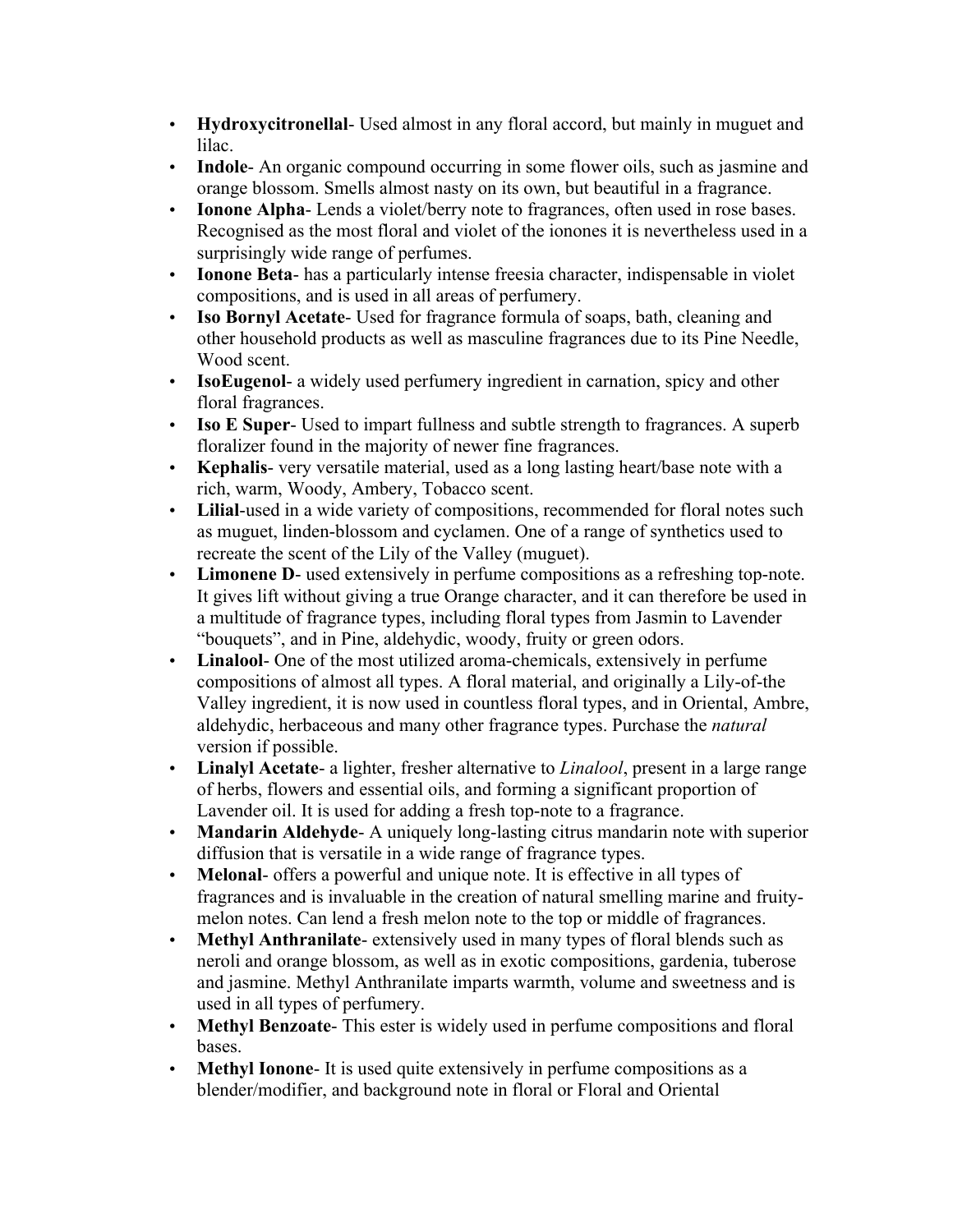compositions. It imparts a smooth beeswax, orris, powdery, violet, woody complex, with violet nuances. Very diffusive and long lasting.

- **Methyl Iso Eugenol** Also Methyl Diantilis. A base note and a fixative in spicy and floral perfumery compositions for all purposes.
- **Methyl Laitone** Extremely powerful and very effective in all accords where a creamy, fruity volume is required. It provides "cosmetic" body to white flower notes such as jasmine, gardenia, tuberose and ylang ylang, and to fruity accords like peach and osmanthus.
- **Methyl Pamplemousse** with its fresh bitterness, blends very well with citrus bases. It is a key ingredient in modern colognes.
- **Musk Ketone** This material is, with Ambrette and Xylol, one of the most frequently and widely used artificial musks. It is used in perfume compositions often in conjunction with Musk Ambrette as part of the fixative complex for almost any fragrance type. However, it is particularly suitable for producing the desirable "powdery" note.
- **Nectarate** voluminous fruity note encompassing the nectar of peach, tropical pineapple, with pleasant floral notes balanced within the aura of soft balsam woods.
- **Nerol** Widely used in floral accords. Gives freshness to rose accords, but it is also used in sweet-floral fragrances and citrus notes.
- **Norlimbanol** A woody note that gives top and middle note effects in addition to its long-lasting and substantive properties.
- **Oranger Crystals** very useful in neroli/orange blossom blends. It gives pretty effects in jasmine accords and cologne.
- **PADMA (Phenylacetaldehyde Dimethyl Acetal**) This is one of the most widely used 'acetals' in perfumery. Although always a minor component, it enters a multitude of fragrance types where it may lend green notes, earthy notes, floral notes, spicy notes or simply power.
- **Phenyl Ethyl Acetate** A lovely, sweet, rosy-fruity, honey-like odor. The fruity notes are mostly peachy with a pleasant leafy-green tonality. Its rosy notes are very sweet, almost towards Gardenia. Its sweetness, versatility and very low cost makes it almost universally applicable.
- **Phenyl Ethyl Alcohol (PEA)** the main component of Rose oils, obtained from rose blossom. It also occurs in Neroli, Ylang-Ylang, Carnation and Geranium oils. PEA has mild rose odour. It is used in large quantities as a fragrance material, not only for rose compositions, but for other blossom notes.
- **Phenyl Acetaldehyde** An interesting material in that is is not pleasant on its own, but beautiful in a blend. Generally used in dilution. It has a Honey, floral rose, sweet, powdery, with a slight earthy nuance scent.
- **Raspberry Ketone** used in perfume compositions, particularly in Jasmin, Gardenia, Tuberose, etc. where floral notes need fruity undertones, or where fruity notes need fixation and supporting delicate sweetness.
- Rose Oxide Penetrating and very diffusive. The resemblance to Geranium appears only upon dilution of the Rose oxide, and best in a composition. The diluted material has also a Rose-like character.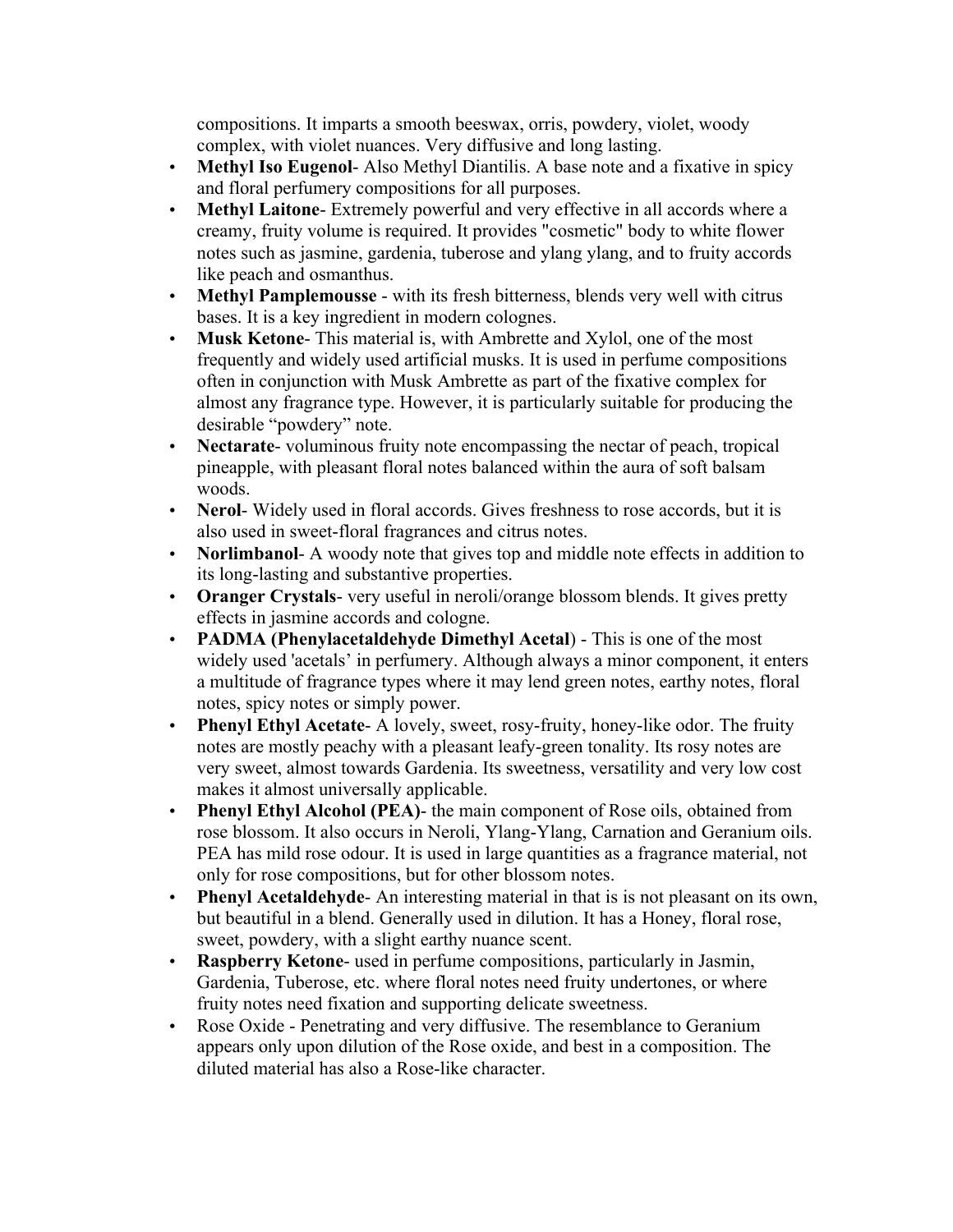- **Safraleine** has a warm and vibrant character, offering a new alternative to existing spicy odorants. Safraleine exhibits powerful leathery and tobacco facets, but its complexity also reveals characteristics of spices reminiscent of natural saffron, enriched by rose ketone-like floral aspects.
- **Sandela-** one of the classic sandalwood replacers and very widely used. Easy to use and blends very well with other sandalwood replacers.
- **Santaliff** Powerful sandalwood odour of excellent diffusivity and high tenacity.
- **Styrallyl Acetate** a dry, intense, green, floral odour reminiscent of gardenia. It is a key ingredient in gardenia, tuberose and other flowery perfumery compositions. Styrallyl acetate is also used in many other blossom compositions, in particular, dry top notes.
- **Terpineol Alpha** One of the most commonly used of all perfume chemicals. As a basic component in Lilac perfumes and as common ingredient of Fougeres and Apple blossoms.
- **Tonalide** invaluable Musk used in all fragrance types, where its great diffusive power and fixative properties will enhance the quality of the composition.
- **Triplal** It has an extremely natural green character which blends beautifully with fruity, citrus, agrestic, floral compositions where it imparts its unique vibrant quality. It is also used to enrich and reinforce classic green notes.
- **Vanillin** Among the more common perfume materials, Vanillin is one of the most tenacious odors known. Its intense sweetness is utilized in high-cost, luxury perfumes, and it can be used in almost any type of fragrance, from woody or herbaceous to Oriental or floral. Intensely sweet and very tenacious creamy vanilla odor. (also see **Ethyl Vanillin**)
- **Velvione** excellent Musk used in all applications, including fine fragrance, where it adds a powdery volume and musky softness. Finds extensive use in many fragrance accords, such as delicate florals, animalic, amber, and musk fragrances.
- **Veramoss** (or Verymoss/Evernyl) A useful material with mossy, oakmoss, woody, phenolic, earthy, persistent scent.
- **Vertenex** Generally as a blender and modifier in countless types of fragrances, from Pine to Rose, from woody to floral, it is one of the most successful perfume chemicals of the last few decades.
- **Vertofix** A warm *precious wood*aroma with musky undertones. Long lasting and diffusive with Woody, Cedar, Leather, Dry notes.
- **Vetiveryl Acetate** Although used in almost any type of perfume, it has its most attractive effect in Chypres and modem aldehydic perfumes. Many world-wide known, very successful fashion-perfumes owe part of their success to this item.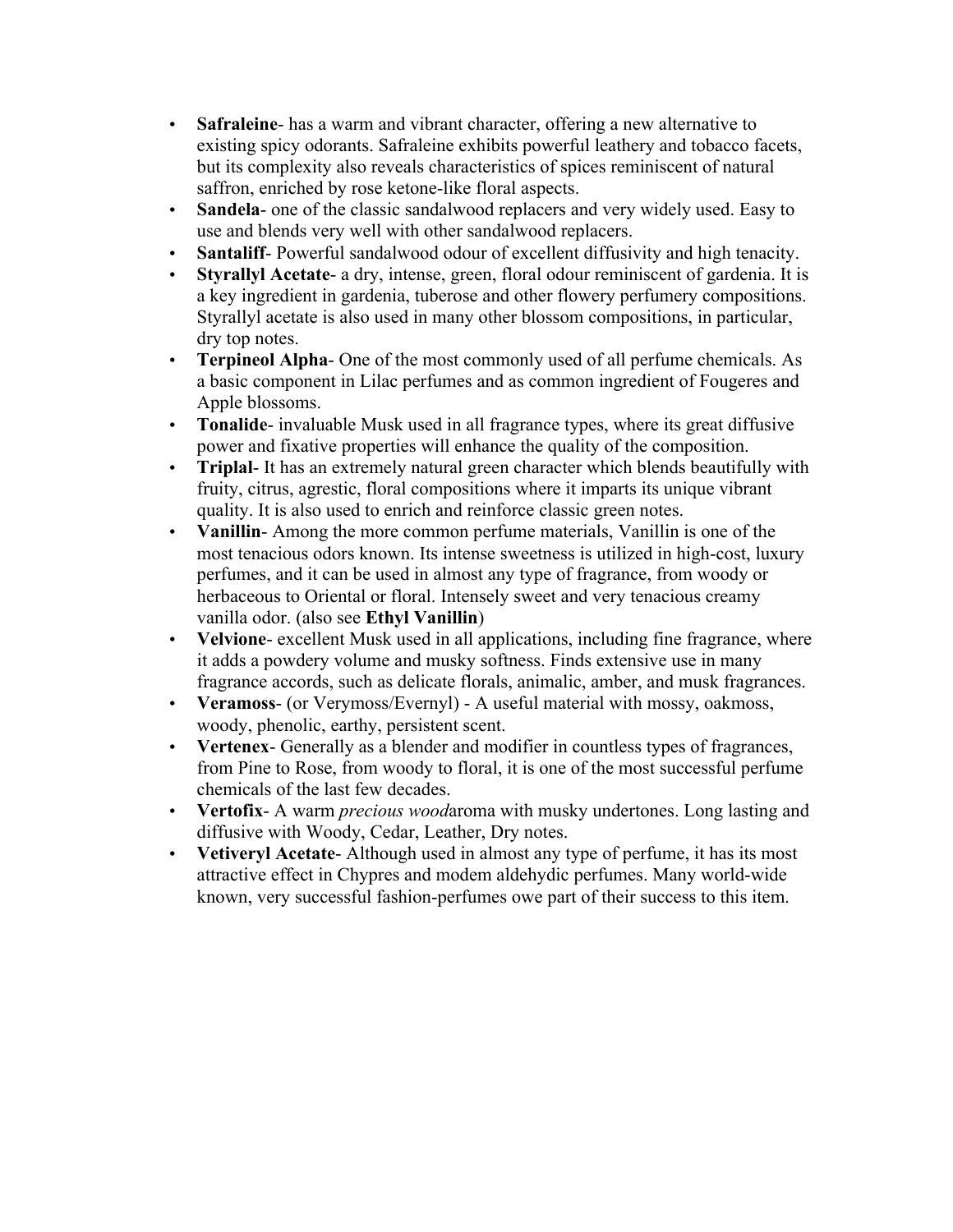# **Essential Oils**

#### **Flowers**

- **Geranium** suave, complex, fresh, sweet, green herbaceous bouquet with a delicate and balanced, fruity, minty, roseaceous undertone
- **Jasmine Absolute** the most widely used perfume ingredient that blends easily with anything. The Jasmine Essential Oil is very powerful and just a bit adds smooth elegance.
- **Lavender Bulgarian** The fragrance of Bulgarian lavender essential oil resembles that of true French lavender, with its key agrestic and floral notes. It nevertheless has a more pronounced herbaceous dimension, with a dry facet reminiscent of hay.
- **Neroli** used in fine perfumery, as an irreplaceable in the original Eau de Cologne. Also as a top note complex of fine perfumes, to which it imparts freshness and lightness of a distinctive character.
- **Orange Flower Absolute** used in countless types of perfumes, heavy Oriental as well as light citrus colognes, chypres and ambres as well as floral bouquets, modern aldehydic fantasy blends, etc.
- **Rose Absolute Bulgaria** Mellow and suave. Altogether subtle and heady, floral rose petal profile. Sweet, deep, mellow, antique Rose aroma with a faint indole, spice and honeyed undertone; has a fresh green note that comes forth in the drydown.
- **Tuberose** in natural perfumery used in high class florals (frangipani, lilac, heliotrope, lilac, gardenia, violet) Oriental bouquets, garland perfumes, sacred essences.
- **Ylang Ylang Extra** Intensely sweet, highly floral, ethereal, with watery undertones. The ylang-ylang extra essential oil is one of the best qualities and is used in perfumery. It is the product of the first two hours of distillation.

## **Spice / Herbal**

- **Basil** a "classic" material in the "Origan" type of perfumes and bases for several decades. In chypres, crèpe de chines and certain modern aldehydic and "green" perfume types, the oil can introduce very interesting notes.
- **Clove** Used in spicy and Carnation perfumes, also, in small dosages, for imparting richness to almost any perfume. Eugenol is oftentimes used instead.
- **Clary Sage (Asbsolute)** A beautiful scent and an excellent modifier, fixative and natural "body" for colognes, lavender fougères, chypres, ambre bases, conifer fragrances,, forest notes and even floral notes like muguet and jasmin. Useful for building woody notes, adding distinct herbal freshness to green accords, enhancing the aromatic character of lavender bases and floral blends.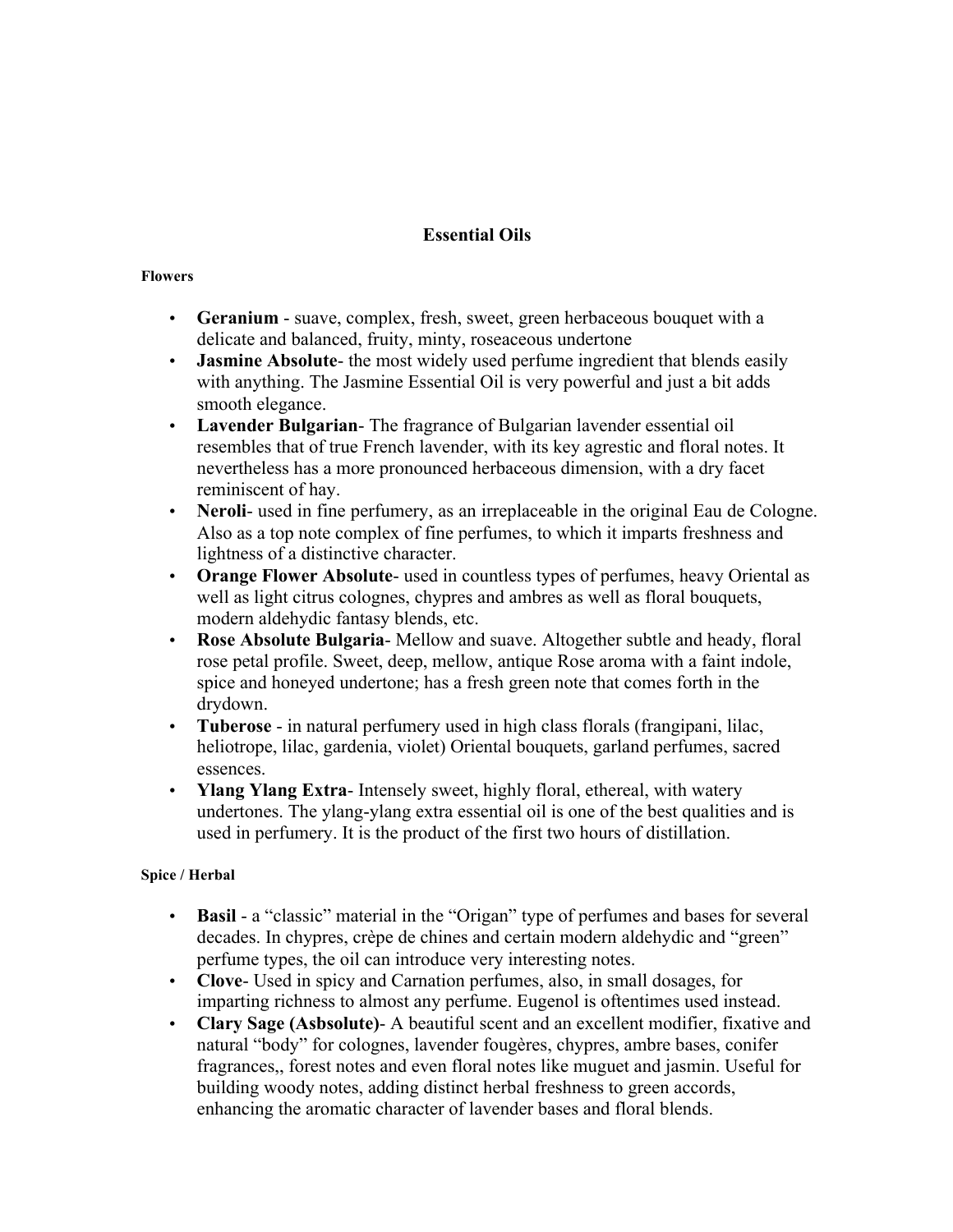- **Coriander** Used in floral compositions such as Jasmine, Lilac and Honeysuckle, also in natural perfumery it is used in spice accords, precious woods bases, culinary perfumes, high class florals, Oriental bouquets, colognes, men's fragrances.
- **Juniper** Used for conifer accords, forest notes, amber bases, fougere, sacred perfume, incense bouquets, chypres, after-shave lotions, colognes, spice accords.
- **Rosemary** Strong, fresh, smooth yet penetrating, woody-herbaceous aroma with a somewhat minty-green back note becoming a clean, woody-balsamic body note in the drydown.
- **Thyme (Red and White)** In natural perfumery used in aromatherapy blends, apothecary perfumes, herbal accords, sacred perfumes, colognes, fougere, spice accords. Should be used in trace amounts as it its aroma is potent.
- •

## **Trees & woody**

- **Cedarwood Atlas and Virginian** The Atlas oil is excellent in incense fragrances and recreations of sandalwood and oud, as well as light florals of all kinds. It is used widely in perfumery for its fixative qualities, especially in floralwoody bouquets, incense perfumes, precious woods accords, forest notes. (Virginia) More Dry, oily-woody, smooth, rich yet mild and somewhat sweet and balsamic; becomes drier and sweeter in the drydown.
- **Oakmoss** extensively used in perfumery to lend body and rich natural undertones to all perfume types. It imparts richness, depth and fixation, together with it unique fragrance character, in Chypre and Fougère compositions. Oakmoss also finds applications in aldehydic, Oriental, conifer-type and woody perfumes and toilet waters for feminine or masculine use. Heavily regulated by IFRA, an IFRA compliant Oakmoss is now available, though the original is still much preferred though harder to find.
- **Patchouli light and dark** In natural perfumery it has wide application including Oriental bouquets, ayurvedic preparations, culinary perfumes, precious woods notes, fougére, chypre, resinous accords. The oils differs between the light and dark in that light is much lighter in color and the aroma less of a heavy patchouli scent.
- **Sandalwood (Mysore)** valued in sacred blends, incense perfumes, oriental bouquets, contemporary attars, chypres, fougéres and high class perfumes. Sandalwood has become extremely costly in the last 20 years, and many replacements have appeared on the market, but never quite achieving the magnificence of the true Mysore Sandalwood.
- **Vetiver Haiti and Bourbon** Unique by its sparkling citrus notes that diffuse a fresh bitterness. Earthy notes and the imposing, woody, slightly smoky warmth common to all vetivers are sweeter. **Bourbon**: smoky, woody, earthier, rich. *Vetiver Bourbon*was the ruler by which all other Vetivers were measured, in times past. It's what you see on old formulae. A beautiful vetiver that is very similar to (if not the same as) the vetiver in Guerlain's famous "Vetiver". Very clean and very elegant.